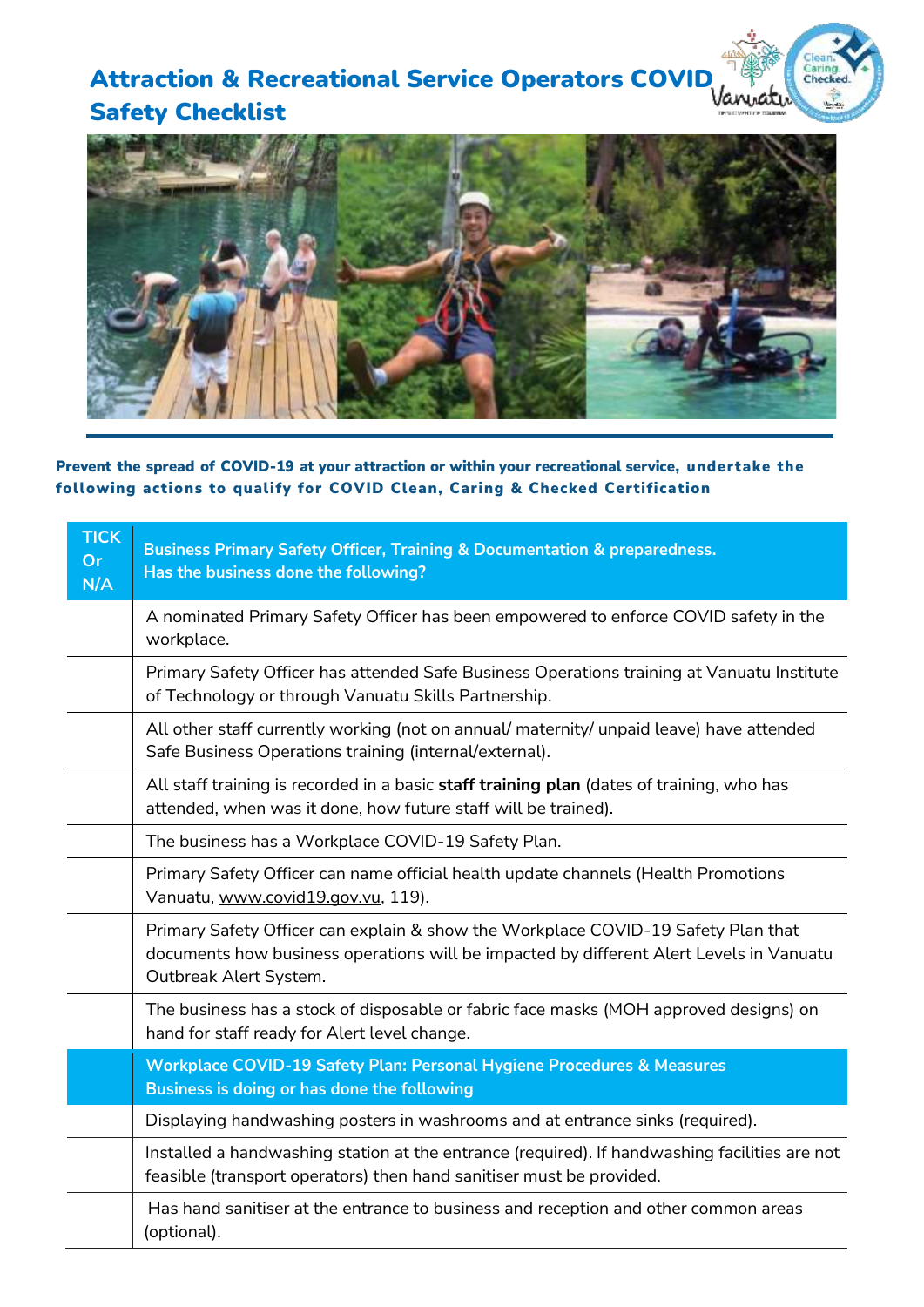## Attraction & Recreational Service Operators COVID Safety Checklist

**Based on the Guidelines for Safe BusinessOperations in Vanuatu**

| Workplace COVID-19 Safety Plan &/or S.O.Ps detail when to wash hands, including the<br>following ways:<br>before starting work, handling food or drinks, putting on gloves<br>after changing tasks, handling rubbish, smoking, handling cash, before, removing gloves. |
|------------------------------------------------------------------------------------------------------------------------------------------------------------------------------------------------------------------------------------------------------------------------|
| Has placed soap (required) & hand sanitiser (optional) is placed at all handwashing<br>locations.                                                                                                                                                                      |
| Implemented a Stay at Home policy and guidelines for staff who are unwell or showing flu-<br>like symptoms.                                                                                                                                                            |
| Workplace COVID-19 Safety Plan includes procedures to minimize human contact and the<br>measures are implemented or prepared for. Business is or has:                                                                                                                  |
| Put in place measures to ensure customers keep a 1-metre distance from staff (plexiglass<br>screens, AND/OR floor markings). If measures are not in place, they are already on hand<br>and ready to be used if alert level changes.                                    |
| Placed sign(s) at entry points of the business, instructing clients not to enter if they are<br>showing flu-like symptoms or are unwell. Is this information also provided in any booking<br>confirmation emails or phone calls, on websites (if applicable)?          |
| Placed floor signs to mark out 1 metre in any place where customers queue.                                                                                                                                                                                             |
| Removed waiting areas or spaced seating 1 metre apart.                                                                                                                                                                                                                 |
| Has made sure tables and seating in any public areas are spaced 1 metre apart.                                                                                                                                                                                         |
| Encouraged outside dining where possible, or applicable.                                                                                                                                                                                                               |
| Entrance points & exits points are separate (if possible); one way in/ one way out marked<br>with signage.                                                                                                                                                             |
| Has put in place signage and/or used other means to advise alternate service methods (if<br>possible/applicable) to limit queuing and minimise the number of customers. Such<br>measures might include contactless check-in, out, payment by electronic bank transfer. |
| Trained staff to encourage customers to pay with the correct amount. If possible only one<br>person is to take cash and in foodservice settings, this person does not handle food.<br>Cash handlers wear gloves and or sanitize their hands after each transaction.    |
| Has a system ready to go for keeping all customer/guest contact details. *Must be done in a<br>COVID safe way: by customers, using own pen or sanitise pens between users.                                                                                             |
| Instructing delivery drivers to deliver goods in ways that minimise contact with staff.                                                                                                                                                                                |
| Ensuring that shared staff facilities also practise physical distancing and safe practices e.g.<br>staff canteens -are kept clean and tidy, physical distancing is in place.                                                                                           |
| <b>COVID Safety Plan includes Enhanced Cleaning and Equipment Hygiene Measures.</b><br>Have the following procedures been documented?                                                                                                                                  |
| Daily cleaning & disinfecting procedures of all high touch surfaces in customer service<br>areas.                                                                                                                                                                      |
| Detailed vehicle (bus, truck, plane or boat) cleaning guidelines, including ventilation<br>guidelines: opening windows & doors, when practical and safe.                                                                                                               |